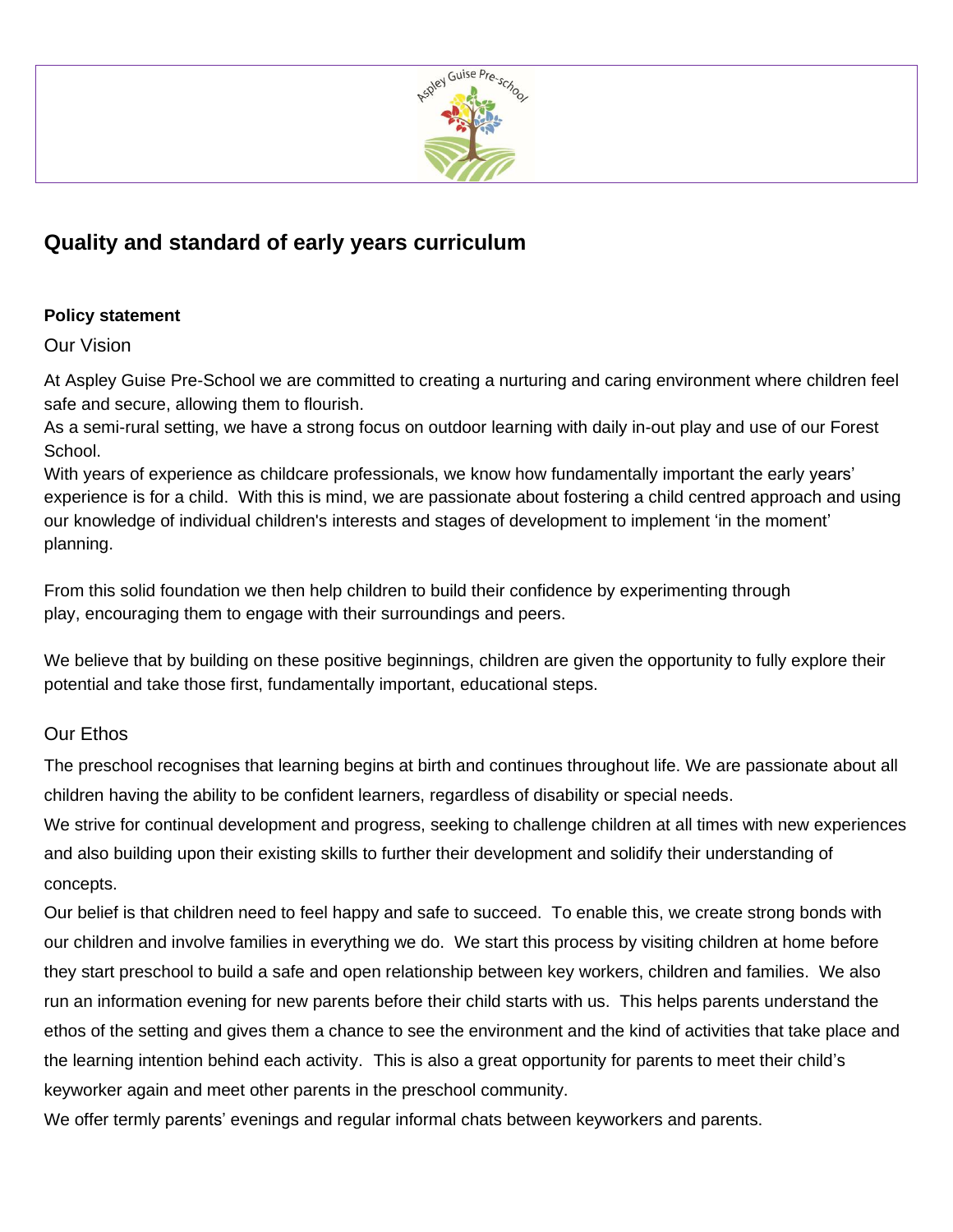Our aim is to develop confident, inquisitive. We believe that forming close bonds between keyworkers and children is the basis for this, as if children feel safe and happy, they will be willing to have a go and try new experiences.

We believe outdoor play is vitally important for children's physical and mental health and gives them the opportunity to get messy, take risks, participate in large scale construction and enjoy the fresh air and rural surroundings. To enable children to be immersed

in the outdoors, and outdoor play is encouraged throughout each session and children also regularly take part in forest school sessions.

We use 'in the moment planning' to plan activities linked to the children's interests and staff meet at the end of every day to discuss what each child has enjoyed throughout the session and what could be planned for the following day in line with the interests of the children and linked to the areas of development that individual children need to have further learning experiences of. Practitioners also listen to the children's ideas and take account of their interests and use this to plan exciting activities to encourage development and sustained progress.

We aim to provide inspirational learning experiences and a stimulating environment as well as real life learning opportunities informed by what practitioners know about individual children's experiences to further their cultural capital. We do this by asking children to help set the rules of the setting, all practitioners being consistent in their approach to teaching and upholding the rules of the setting and encouraging dialogue between children so they understand why rules may be in place. We discuss our differences in a positive way and teach opinions through practitioners expressing their opinions on subjects and encouraging the children to think about their opinions and take part in a vote- very often this is done to choose the group story or a group activity.

## **Procedures**

- To provide a balanced curriculum in line with the Early Years Foundation Stage.
- To provide a nurturing environment that develops an enthusiasm for learning.
- To provide a higher ratio of staff to children than the minimum required to support high quality care and learning
- **•** To have an emphasis on a highly trained staff team, many of whom are trained teachers
- Staff training that is forward thinking and innovative and puts the practitioners in the best place to support the children in our care
- **•** To provide high quality resources and equipment
- Staff sit and have lunch with the children to offer support and use this as a social time to build vocabulary.
- **•** To recognise all children as individuals and work in partnership with families.

May 22